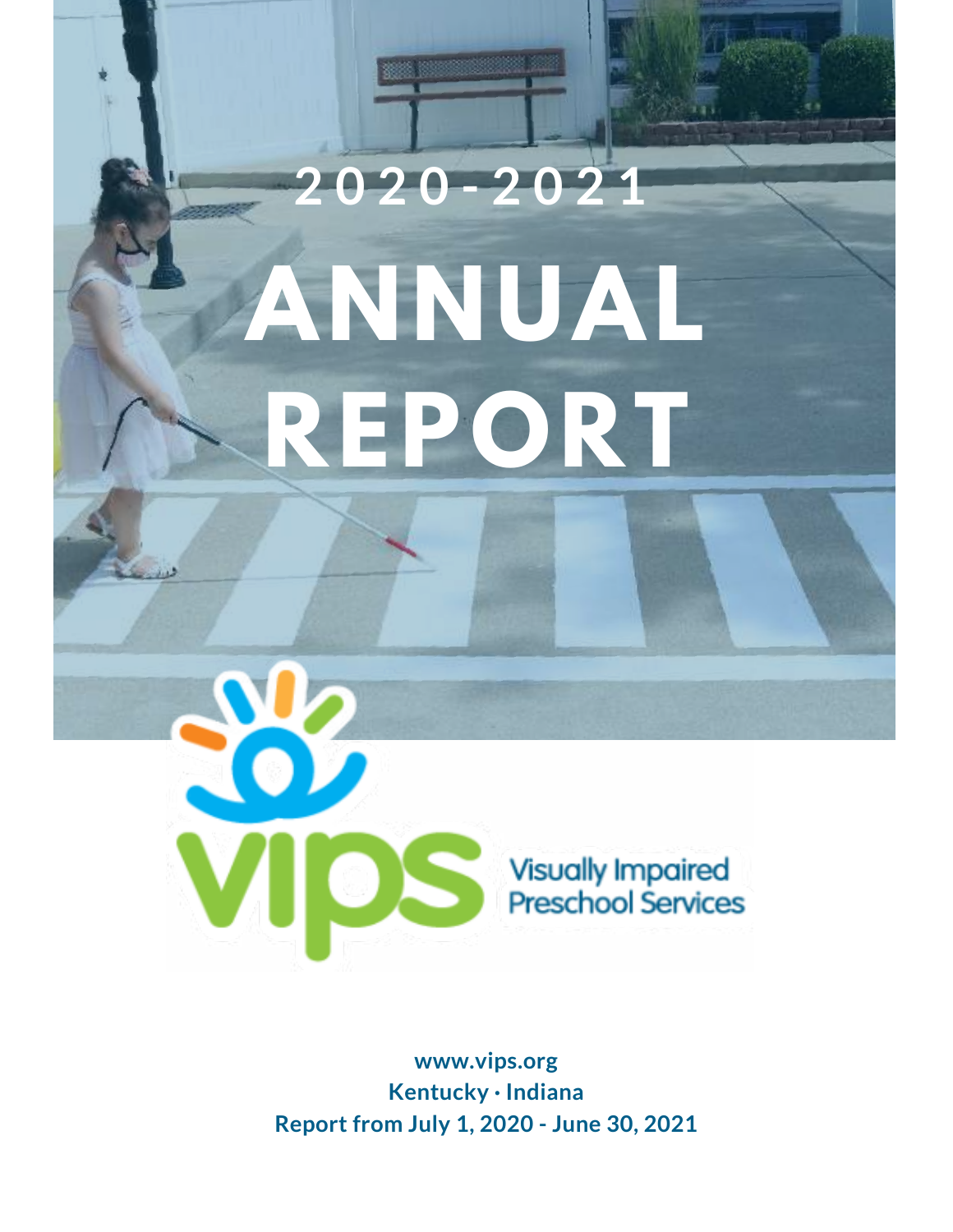

# **LERTTEROM** DIRECTO

As I look back on the fiscal year July 1, 2020 through June 30, 2021 the underlying themes are resilience, creativity and determination. We call it **#VIPSstrong**! This pandemic has affected all of us – clients, team members, donors and collaborators – but through it all VIPS has remained mission-focused and driven, finding ways to continue delivery of our critical services regardless of barriers. When 90% of learning occurs through vision, our children must begin education at birth in order to thrive

so we knew we could not wait for the pandemic's end. There were challenges to delivering services when referrals decreased and virtual instruction was not the best delivery method for some families, but we still provided 708 children and their families with frequent and on-going early education. Our teachers made almost 4,500 virtual home visits.

We have continued to keep our team members employed, our expenses low, and partners informed. We have been blessed with generosity of time, talent and treasure from our grantors and donors in support of our work during a difficult financial time. Our team went above and beyond by using any extra time capacity to write three new specialized preschool curricula tied to early childhood standards and the Expanded Core Curriculum for Preschool, Physical Education, and Orientation & Mobility; and are now working on a format to share this work internationally. We became accredited by the Association for Education & Rehabilitation of the Blind and Visually Impaired "hitting it out of the park" for all its programs across two states – Early Childhood, Pre-school Services, Itinerant Services, Orientation & Mobility, and Referrals.

A few highlights from the administrative side include receiving our 3rd consecutive 4-star rating from Charity Navigator letting us know that we were "outperforming most other charities in America." We were re-certified by the Better Business Bureau for meeting all 20 standards for Charitable Accountability and successfully navigated a Payroll Protection Grant of \$336,000.

So you can see that your investment in the future of children with visual impairment is changing lives. We are so very grateful for your support and look forward to continuing to be #VIPSstrong in 2022.

With appreciation,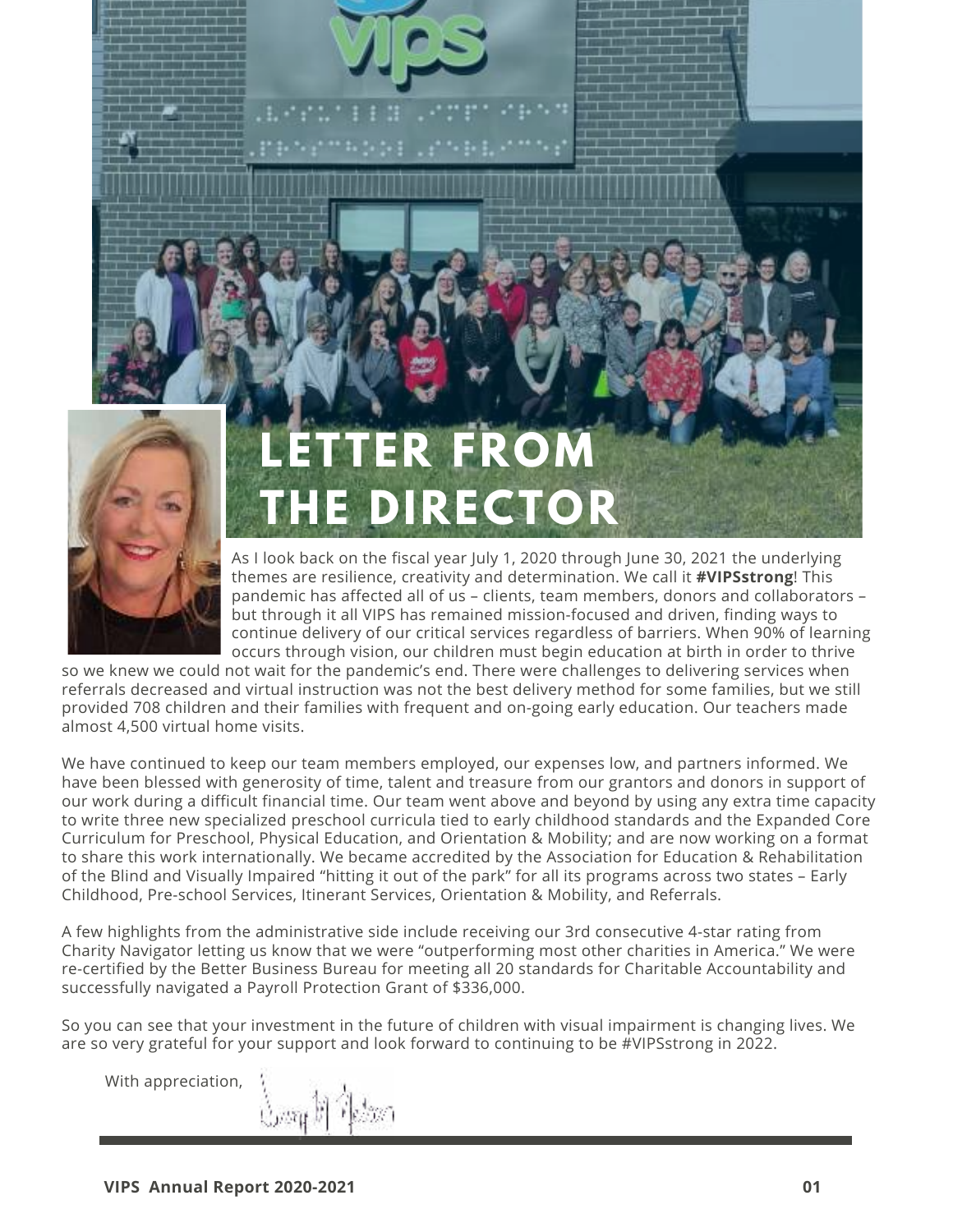**ABOL** 

## **M I S S I O N**

# **O U R H I S T O R Y**

Before 1985, early intervention and educational programming were not available in Kentucky for infants, toddlers, or preschoolers who were blind or visually impaired until they entered kindergarten. VIPS became the pioneer in Kentucky in educating children when it opened its first office in Louisville. We then opened a second office in Lexington (VIPS Central KY)

VIPS empowers families by providing educational excellence to young children with visual impairments in order to build a strong foundation for reaching their highest potential.

 in 1990. VIPS further expanded services in 2011 to include the whole state of Indiana (VIPS Indiana). We are the only agency in Kentucky and Indiana providing regular and ongoing early intervention services to young children, birth to 5, who are blind and visually impaired.

In VIPS' continued expansion, our Indianapolis location finished the construction of the Simon & Estelle Knoble VIPS Family Resource Center. This state-of-the-art facility will help us better serve children with blindness and low vision across Indiana.

Also in 2021, VIPS became AER accredited for our Early Childhood Program, Preschool Services, Itinerant Services, Orientation & Mobility, and Identification & Referral with the note "This is an extraordinary accomplishment...Thank you for your commitment to excellence in service delivery."

With over 36 years of experience providing educational excellence to young children who are blind or visually impaired and their families, we continue growing as an agency; striving for diversity, equity, & inclusion; and supporting our staff during continued unprecedented times.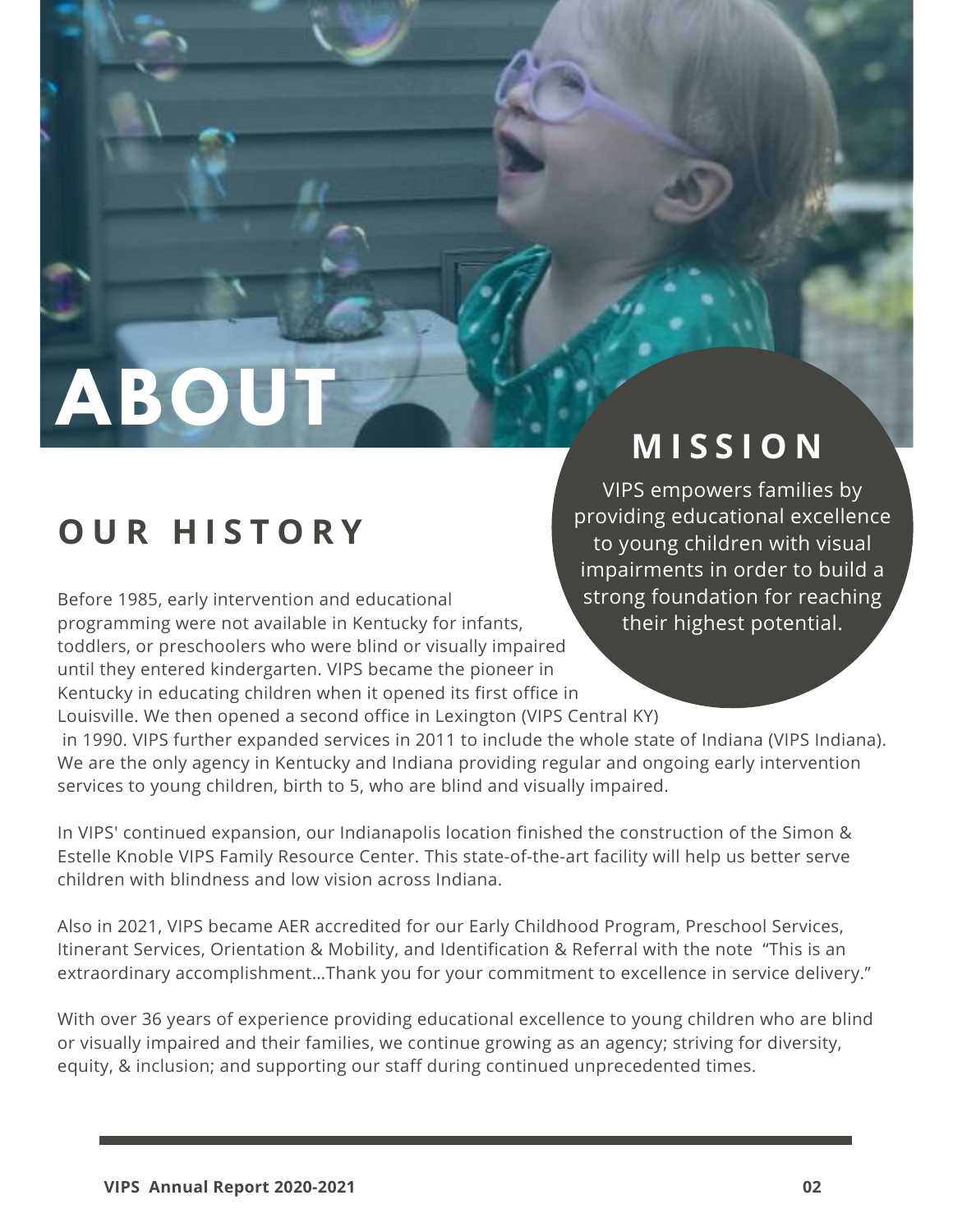# **SIMON & ESTELLE KNOBLE VIPS FAMILY RESOURCE CENTER**



### **VIPS OPENS NEW CENTER IN INDIANAPOLIS**

In 2021, our Indiana staff officially moved into the new Family Resource Center located at 1212 Southeastern Avenue, just east of downtown Indianapolis! This center will not only house offices and storage for our staff, but, more importantly, will be a hub for VIPS parents to receive more resources and programming, and allow for children to receive intervention services onsite.

*"Indiana will now have a space that is welcoming of all young children who are blind or visually impaired," said Meredith Howell, regional director, and mom of a VIPS graduate. "It is imperative these parents know they are not alone–VIPS is here to help."*

For a parent of a child who is blind or visually impaired, the future is scary and unknown. But VIPS is changing all that—and we're ready to change it for even more children and families in need. The Family Resource Center will be the first and only facility of its kind in the State of Indiana. It's the culmination of years of effort that will allow us not only to serve more kids and their families but also to serve them better for many years to come.







**GROUND BREAKING**<br>CEREMONY  **CEREMONY GROUND BREAKING**

DESIGN PLANNING FOR<br>TODDLER TOWN **TODDLER TOWN DESIGN PLANNING FOR**

**FAMILY HUB COMPLETED KITCHEN &SMILETED KITCHEN**<br>CMILY HUB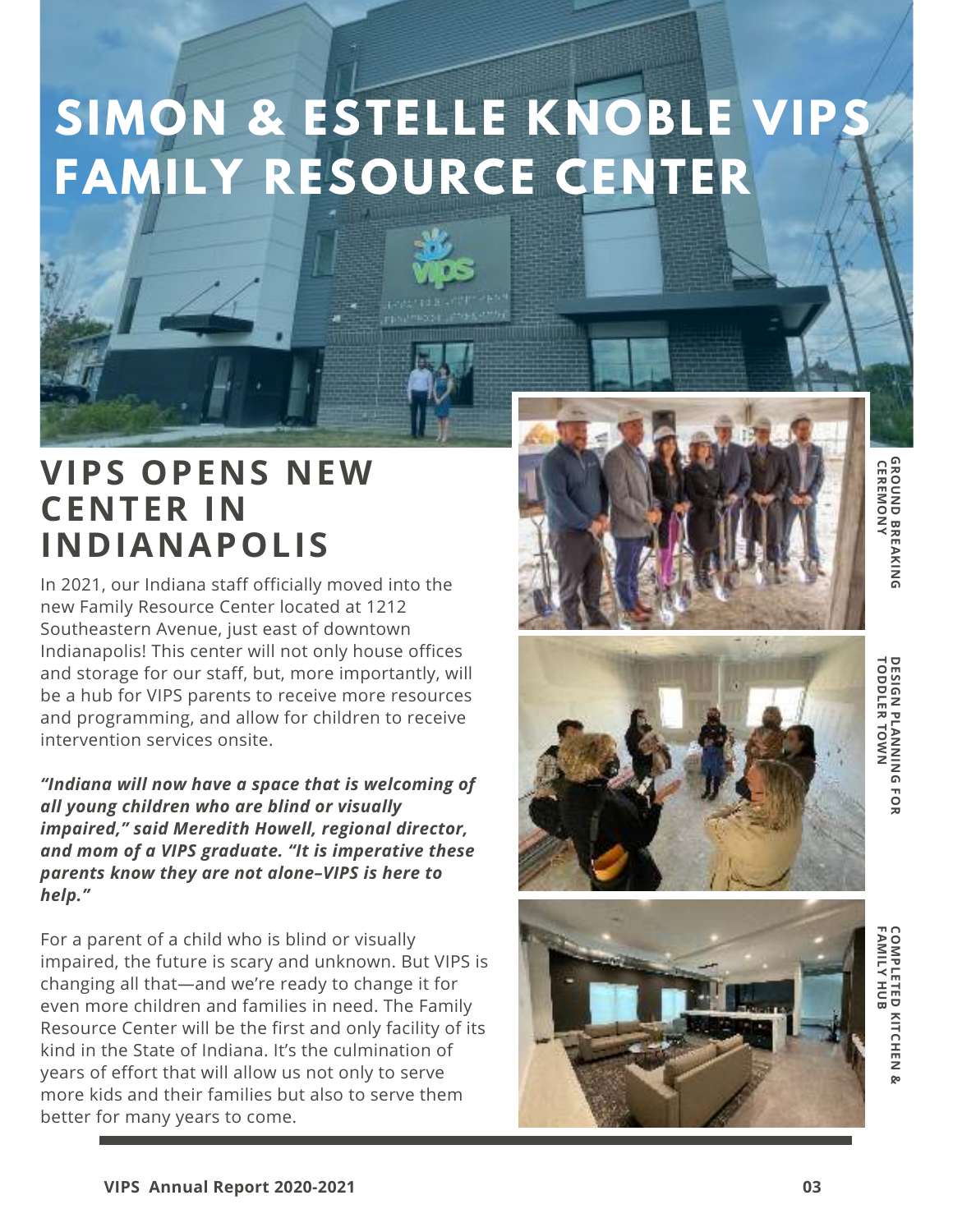



#### **S T O R Y B Y B R I T T A N Y , M O T H E R T O J A C K**

It was during one pandemic-summer afternoon that Amy with VIPS contacted us about vision therapy for our son, Jack. I remember her voice—calm, quiet, reassuring —cut through the chaotic scene unfolding before my eyes: three toddlers running around a small living room, and one fussy baby Jack in my arms. Undeterred by the

mayhem, Amy kindly invited me to share Jack's story. I explained that after 39 weeks of a healthy pregnancy, we learned that Jack's brain was hemorrhaging in-utero. Jack's diagnoses included bilateral intraventricular hemorrhage, grades 3 and 4, and ventriculomegaly. Among the consequences of the bleeds, Jack sustained damage to his optic nerve and right occipital lobe. It was suspected that Jack had some degree of left visual field loss and cortical visual impairment. These concerns were later confirmed by his neurologist and ophthalmologist. We were encouraged to pursue therapies for Jack immediately, but as Amy knew too well, therapies in April 2020 of the pandemic were simply not happening. Jack eventually participated in virtual PT and OT, but the vision piece was notably missing. I told Amy that Jack's neurologist had enthusiastically referred us to VIPS—I even admitted that we tried to find vision therapy elsewhere, but quickly learned that the "elsewhere" options led us directly back to VIPS. After speaking with Amy, I knew that VIPS (and Amy) would become an indispensable resource for our family.

The early intervention that VIPS provided for Jack has impacted his life in countless ways. What Amy did so well was to help us adapt our existing routines in ways that supported Jack's vision development and cortical visual processing. Amy was acutely interested in our day-to-day activities, what mattered to us, and what we all liked to do together. I identified three simple but cherished daily routines—reading stories, praying the rosary, and getting fresh air. Amy took that information and found creative ways to maximize the benefits for Jack. For example, she showed me how to adapt his books so that certain characters, colors, or shapes would stand out to him. Additionally, knowing that Jack struggled to move his eyeballs past midline without darting back to the right side, Amy suggested we use Jack's favorite wooden rosary with a chunky red cross for tracking (she later added the beloved "quack stick" to our pray-and-track routine). It did not take long for Jack's tracking to improve after that. Outdoor activities were trickier, but Amy was never at a loss for good ideas. She gave us a handmade "leaf book" which we used to compare the textures of fake leaves with real ones outside. Amy's multisensorial approach with the intentional use of more comparative language significantly improved Jack's ability to process images over time.

Amy also advocated for Jack when he needed it the most. We are immeasurably grateful for this. Amy gave careful attention to Jack's entire therapy plan and realized that Jack needed a formidable OT with a vision background in order for his development to truly thrive. Amy worked behind the scenes to make this change happen. We were paired with an excellent OT who came to our home on a weekly basis. Jack's progress improved quickly and exponentially. We owe that to Amy's advocacy. She saw something that no one else did, and she did not hesitate to intervene.

It is difficult to imagine where we would be without VIPS—as I tell anyone who will listen, VIPS made everything okay again. Despite his MRI scans and the gloomy prognosis from when he was born, Jack is thriving as a toddler. We owe so much of his success to VIPS. Amy—ever-patient, wise, creative, caring—has been nothing but pure sunshine in our lives, especially as we adjusted to life in quarantine with three toddlers and an infant who needed multiple therapies. As much as Amy has inspired us, we are constantly inspired by the amazing community of VIPS families. We look forward to "Milestone Mondays" and reading about each child who has achieved a new skill. We learn from them, and we are proud to be a part of this community. We are grateful that VIPS exists, because, at least in our case, VIPS helped us find our bearings and our voice, they advocated for our son, and helped us develop a routine that benefited our entire family.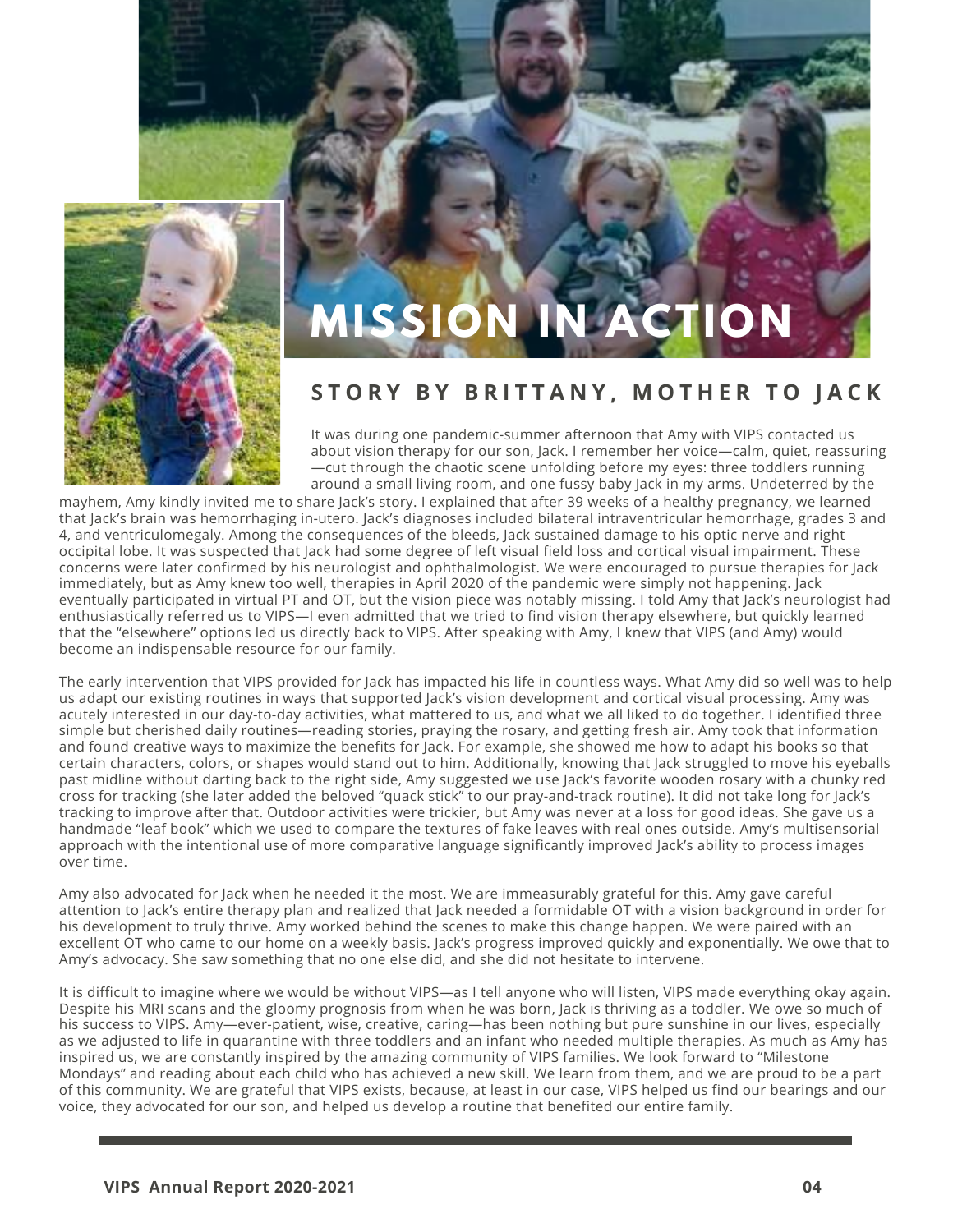# **EDUCATION & EARLY INTERVENTION**

**708 TOTAL KIDS SERVED**  $343$  KIDS IN KENTUCKY  $365$  Kids in Indiana



# **212 NEW REFERRALS**

# **4,354 HOME/VIRTUAL VISITS**

### **P R O G R A M S**



**Home visits** by teachers and interventionists equip parents and caregivers with vision-specific knowledge and resources to teach their children.



**Orientation & Mobility (O&M)** is a program that helps our VIPS children navigate their environment safely with the use of a white cane.



**Kids Town Preschool** is a nationally accredited preschool located at our Louisville campus that prepares visually impaired children for academic success & social integration.



#### **Little Learners Enrichment Program** is offered to 2 & 3 year olds in

Central Kentucky. It provides a structured preschool setting and lays the foundation for future learning.



**Parent Empowerment Program (PEP)** is a space for VIPS families to socialize with one another.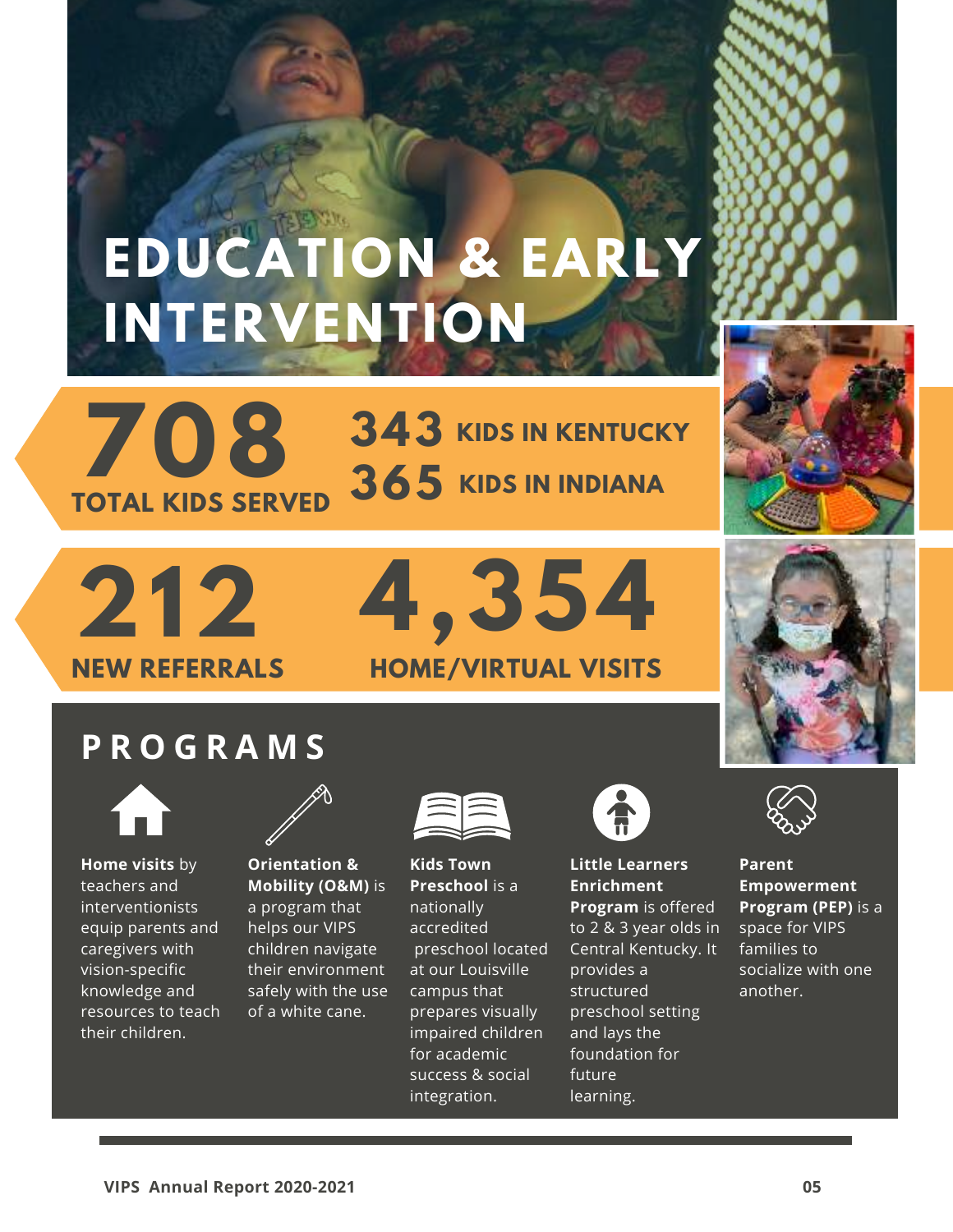

### **R E V E N U E**

| <b>Contributions &amp; Grants</b>   | \$2,447,517 |
|-------------------------------------|-------------|
| <b>Program Service Fees</b>         | \$779,788   |
| <b>Special Events</b>               | \$363,978   |
| <b>Net Investment Return</b>        | (447)       |
| <b>Forgiveness of debt PPP Loan</b> | \$336,000   |
| <b>Misc Income</b>                  | \$6,088     |
| <b>Rental Income</b>                | \$11,900    |
|                                     |             |

\$3,944,824

#### **62% 19.8% 9.2% 8.5% 0.5%** PROGRAM SERVICE FEES SPECIAL EVENTS PPP LOAN RENTAL + MISC INCOME **REVENUE** CONTRIBUTIONS & GRANTS

### **E X P E N S E S**

**Total Revenue** 

| <b>Program Services</b>             | \$1,894,719 |
|-------------------------------------|-------------|
| <b>General &amp; Administrative</b> | \$336,094   |
| <b>Fundraising</b>                  | \$133,152   |
|                                     |             |
| <b>Total Expenses</b>               | \$2,363,965 |

### **N E T A S S E S T S**

| <b>Unrestricted</b>           | \$3,001,108 |
|-------------------------------|-------------|
| <b>Temporarily Restricted</b> | \$1,076,381 |
| <b>Permanently Restricted</b> | \$357,350   |
|                               |             |
| <b>Ending Net Assets</b>      | \$4,434,839 |